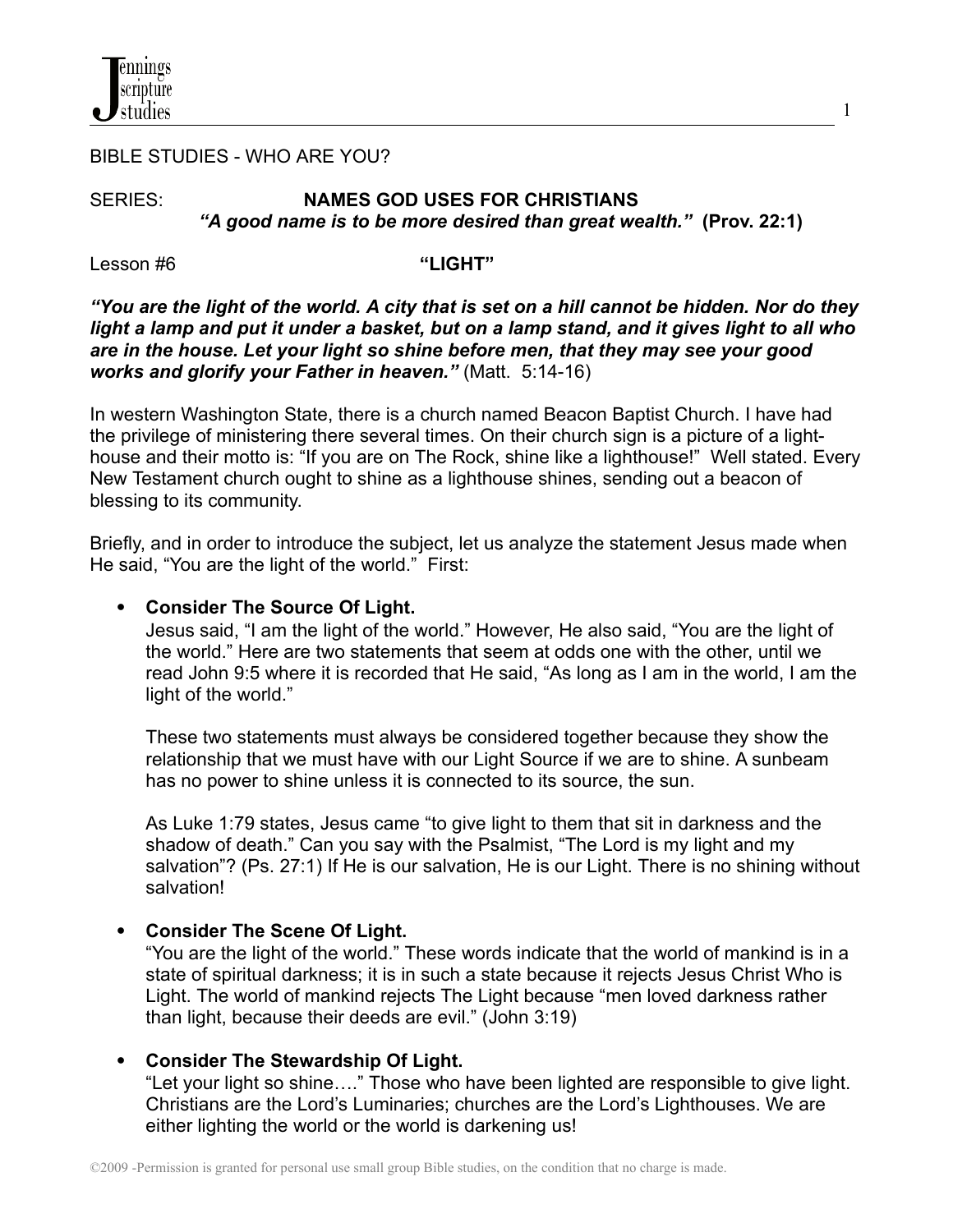

# **How, Then, Should We Shine?**

### **I. WE ARE TO SHINE CONCURRENTLY.**

"You are the salt of the earth" - "You are the light of the world."

The word "concurrent" means, "acting together"; To operate and/or function in conjunction with or parallel to something else." We are both salt and light; we are to be salting and shining. We do not cease to be one in order to be the other. We are to salt and shine, shine and salt concurrently!

Why did Jesus call us both salt and light? Because in using these two analogies He was addressing two different curses that afflict and affect all of mankind.

### **A. The Two Curses.**

The two curses are: Moral Decay and Spiritual Darkness. Decay and darkness are dual maladies. They aid and abet each other. They go hand in hand and where you find the one you find the other. That is the nature of these twin evils. They enjoy each other's company.

### **B. The Two Cures.**

The antidote for Moral Decay is Spiritual Salt; the antidote for Spiritual Darkness is Spiritual light. Therefore, we are in the world to deal with both by being salt and light.

Jesus does not give us the option of being one or the other. He did not say, "Choose whether you want to be My salt or My light in the world." He said, "You are salt" and He said, "You are light." Consequently, He expects us to salt concurrent with shining!

# **II. WE ARE TO SHINE CONSPICUOUSLY.**

"A city that is set on a hill cannot be hidden. Nor do they light a lamp and put it under a basket, but on a lampstand, and it gives light to all who are in the house."

## **A. The Purpose Of Light Is To Reveal, Not To Conceal.**

A hill-top city is obvious. The many lights of a city at night make it conspicuous. The Lord's Lights may not be outstanding individuals in the eyes of society in general, but they should be standing out in this world of spiritual darkness!

### **B. For A Christian To Attempt To Be Hidden Is Forbidden**.

God has no "under cover agents." A candle light under a bushel basket gives light to no one and, in fact, can be dangerous!

**Illust.** A missionary took a sun dial with him to his remote mission station in Africa. He assembled it out in the center of the village and told the villagers that he would explain its purpose and function after he returned from a visit to the outlying villages. When he returned after several days, the villagers had erected a roof over the sun dial saying, "We did not want the sun to harm it."

Hiding our light is similar to putting a candle under a basket or building a roof over a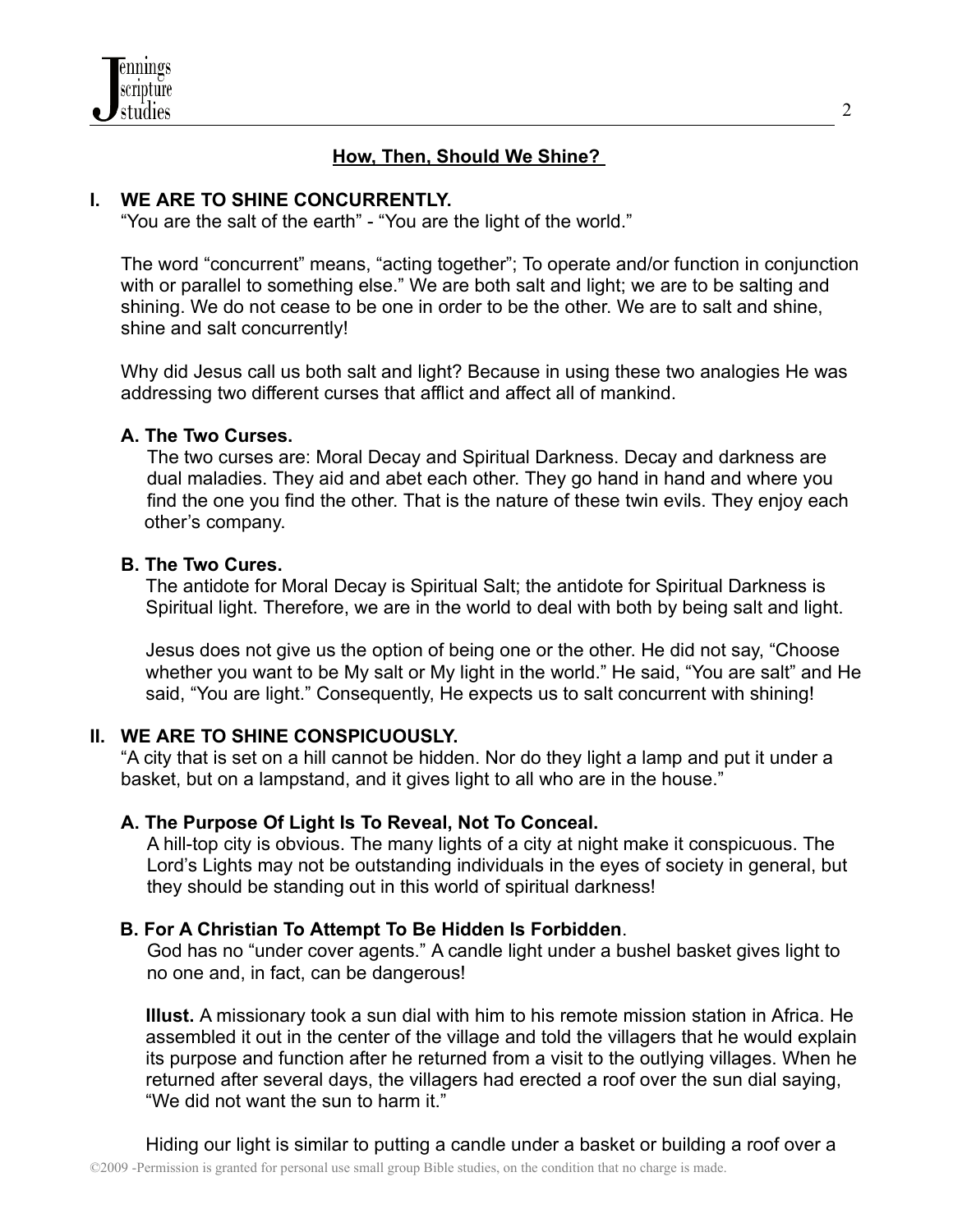

sun dial. In either case, the purpose of the light is defeated. There should be no such entity as a "secret saint"! Away with inconspicuous Christianity!

### **C. We Are Not To Shine For Publicity But We Are To Shine Publicly.**

Jesus spoke of two different types of lights: a hill-top light, a city on a hill, and a house light, a candle that gives light to all in the house. One is a public light, one a private light. We are to shine both publicly and privately.

Eugene Peterson's *The Message* puts it this way*:* "God is not a secret to be kept. We're going public with this, as public as a city on a hill. If I make you light-bearers, you don't think I'm going to hide you under a bucket, do you? I'm putting you on a light stand. Now that I've put you there on a hilltop, on a light stand—shine!"

Whether on a hill or in a house, we are to be public with our testimony. The best place to start is in the home. We have heard it said, and it is true, that "the light that shines fartherest shines brightest at home." It is not the largeness of our life, nor the length of our life, but the luster of our life, that counts with God.

**Illust.** Will Rogers tells in his biography about a night when a great rain storm came up and washed out the highway bridge. His son had gone to town and would be returning home late at night after drinking alcohol with his friends. Will knew the boy would not know the bridge was out, so he took a lantern and went to the end of the bridge and waited until he saw the headlights of his son's truck coming down the highway. The truck was coming at a high rate of speed and he began waving the lantern furiously. His son saw the signal and stopped the truck in the nick of time. Will said that although he was wet and weary, it was worth the lost sleep to wait up and wave the lantern to save his son's life.

Because the light was conspicuous, his son's life was saved. Christians are here in this dark and stormy world to be conspicuous lights of witness and warning.

### **III. WE ARE TO SHINE CONSCIOUSLY.**

"Let your light so shine before men, that they may see your good works and glorify your Father in heaven."

## **A**. **The Manner Of Shining That Jesus Emphasizes.**

"Let your light *so* shine" – that is, "let your light shine in such a manner that others may see the light." We should be living in such a manner that our Christly radiance will be seen by others. Therefore, we must be consciously Christian in our lifestyle at all times that others may see our good works.

The doing of good works is shining and shining is the doing of good works. Paul reminded Titus to "Be careful to maintain good works." (Titus 3:8) That takes conscious and deliberate effort. There is no such thing as "unconscious Christianity"!

## **B. The Motive For Shining That Jesus Expresses.**

"glorify your Father in heaven." Everything we do should be done in a manner and with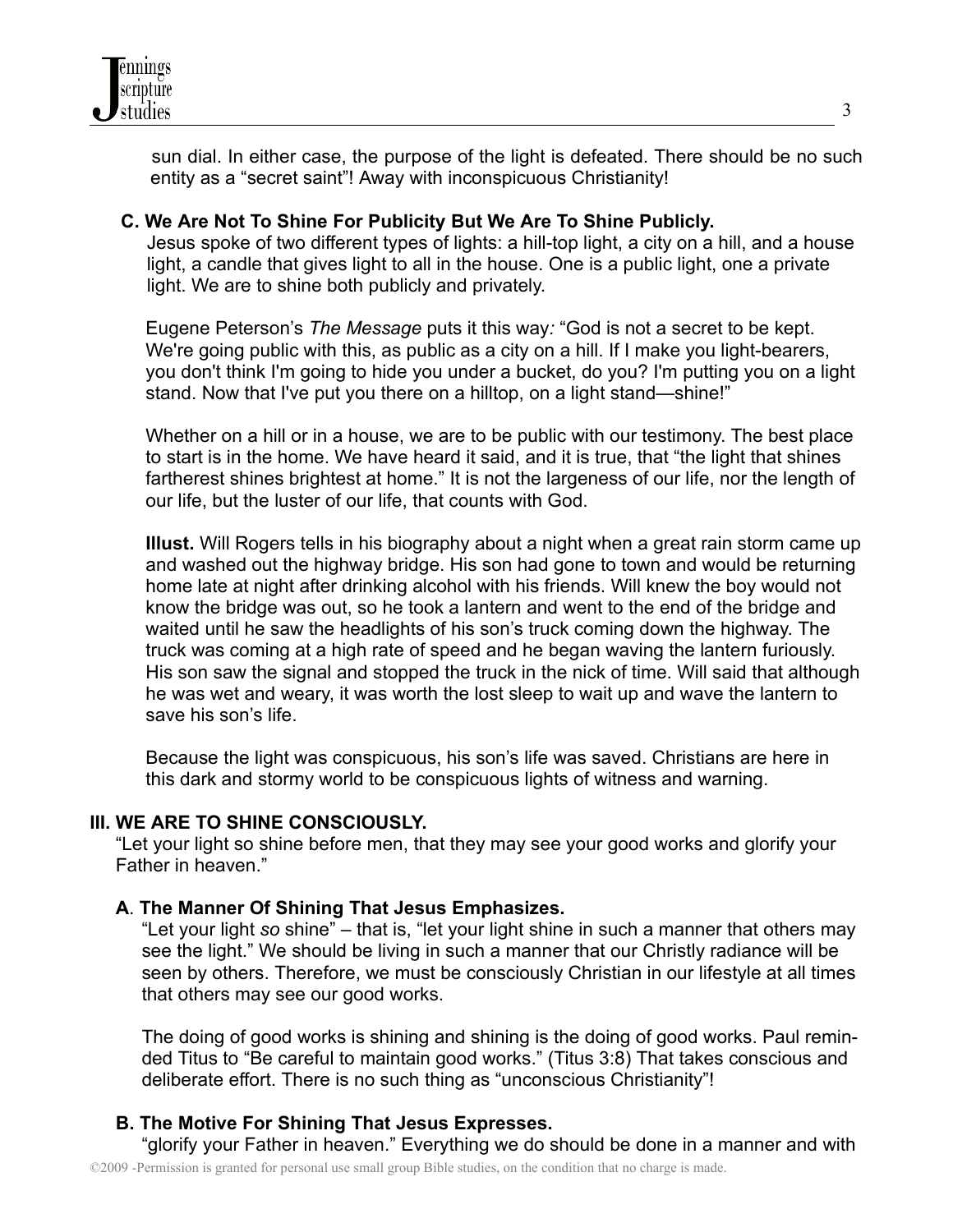the motive of glorifying our heavenly Father. Paul said, "whether you eat or drink, or whatever you do, do all to the glory of God." (I Cor. 10:31)

We should be consciously going about our Father's business as long as we are in this world. Strangers and pilgrims we may well be, as Peter says in I Peter 1:17, but we should be shining strangers and pilgrims, ever mindful that we are on the mission of brightening the corner of the world where we are.

**Illust.** An elderly father could not decide which of his two children should inherit his mansion, so he devised a test. He gave each of them \$20, instructing them to buy something with which to fill every room in the estate. One bought straw and scattered it as far as it would go, but it did not nearly cover all the rooms. The other bought candles and placed one in each room, filling the entire mansion with light.

There are enough professing Christians in the world, that if all were genuinely Christian, and shined as they should and could, the world of mankind would be compelled to take notice of the Savior's Lighting System!

# **SUMMATION**

The Source of Light is Jesus; The Scene of Light is the world; The Stewardship of Light is our responsibility. We are to shine:

- Concurrently as both salt and light;
- Conspicuously as a city on a hill or a candle on a lamp stand;
- Consciously being aware that we are children of light in a dark world.

# **CONCLUSION**

**Illust.** Many years ago, on a stormy and starless night, a ship was crossing Lake Erie with its destination the harbor of Cleveland, Ohio. Beside the helmsman stood the captain peering out into the darkness. Only one light was visible – the Cleveland lighthouse.

The Captain remarked to the helmsman that he could not see the lights that were along the shore that guided ships into the harbor. The helmsman said that the storm must have obliterated those lower lights along the shore. The Captain said, "we must see those lights in order to safely enter the harbor; otherwise we will be in great peril." That night that ship struck the rocks at the mouth of the Cleveland Harbor and sank and many lives were lost.

Evangelist D.L. Moody related this tragedy to his audience in one of his great evangelistic meetings and then added: "My brothers and sisters, the Master will take care of the Great Lighthouse. Let us keep the lower lights burning brightly!"

In the meeting that night was a man named P.P. Bliss, a song writer. As he listened to the account of the sinking of that ship his heart was stirred to write a song about it. The song is a familiar one to church-goers. It is titled: "Let The Lower Lights Be Burning." The words are as follows: